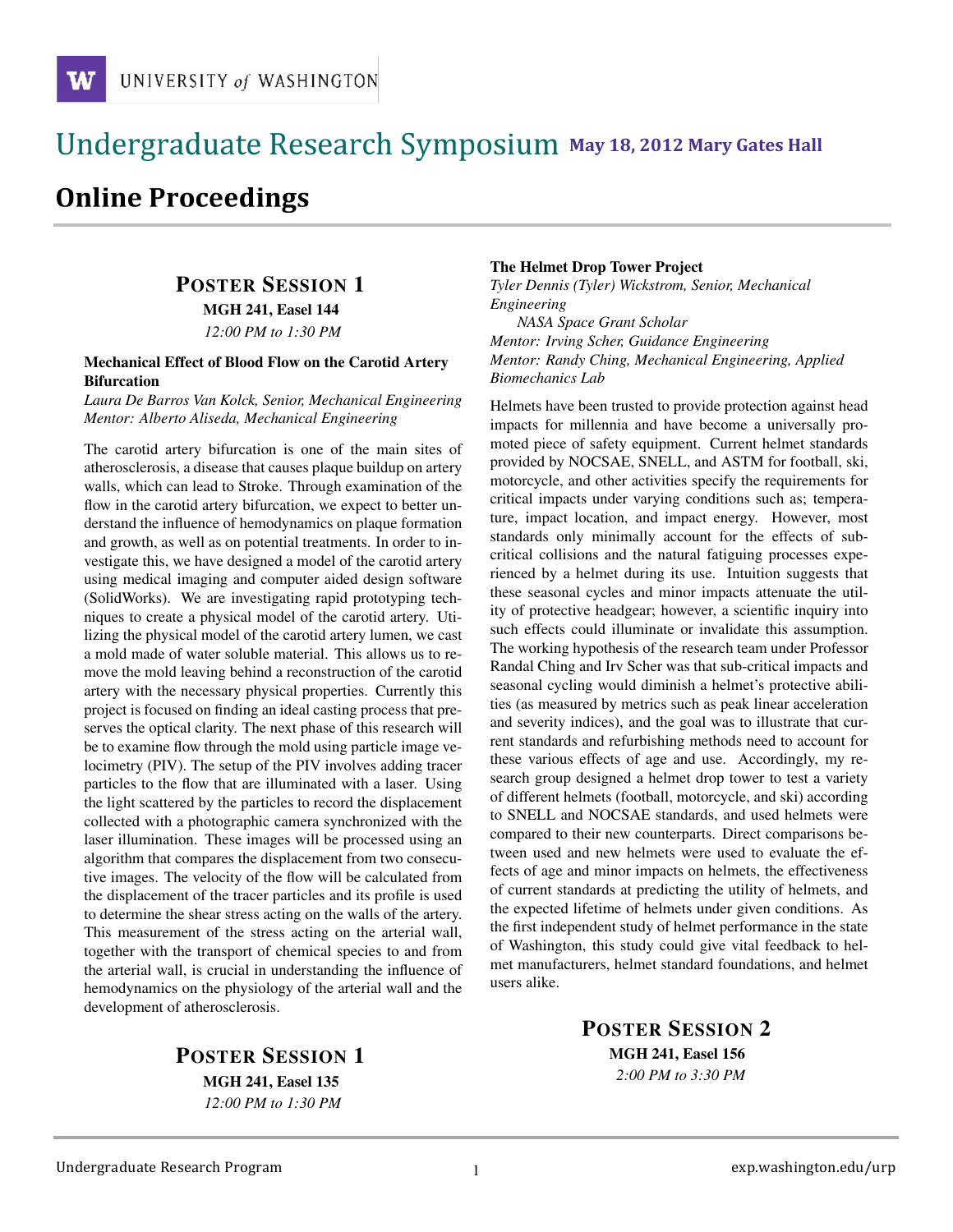#### Centrifugal Method for Particle Size Segregation

*Cameron Kelly (Cameron) Turner, Senior, Mechanical Engineering*

*Christopher Thomas (Chris) Pauly, Senior, Mechanical Engineering, Electrical Engineering, Mathematics Nicklaus Charles Smith, Senior, Aeronautics & Astronautics Julianna Carroll, Senior, Aeronautics & Astronautics, English (Creative Writing)*

*Keith Charles Woehrlin, Senior, Mechanical Engineering: Mechatronics*

*Joshua Rosenberg Hooks, Senior, Mechanical Engineering: Mechatronics*

*Ansley Barnard, Senior, Aeronautics & Astronautics Harbin Hee Kim, Senior, Aeronautics & Astronautics Declan Pray Mallamo, Senior, Aeronautics & Astronautics Mary Gates Scholar, NASA Space Grant Scholar*

*Mentor: James Riley, Mechanical Engineering*

Extraterrestrial regolith can be utilized for a variety of in-situ resource utilization applications including the production of oxygen and slurry materials. These capabilities are crucial for the success of long-term missions to both the Moon and Mars. However, the value of the regolith often depends on extracting a specific particle size. Therefore, our objective is to develop a regolith sifting system for integration into extraterrestrial surface systems. Furthermore, this system will be designed to operate independent of gravitational forces in order to offer flexibility by maintaining the same degree of reliability and efficiency in terrestrial, lunar, martian, asteroidal, and orbital environments. To accomplish this task, a centrifuge design was adopted. A container fitted with two sets of sifting screens is rapidly spun so that the centripetal forces cause the particles to pass through the screens. At high speeds the effects of gravity and particle cohesion become negligible. The design was carried through several stages of development where parameters such as geometry, induced agitation, sample size, rotation speed, and test duration were optimized to give accurate sorting results with minimal energy input. Data collected from ground testing will be compared to data collected on NASA's low-gravity aircraft in June. The lowgravity testing introduces more challenges to the design, such as automated gates that keep the particles from self-sorting in between low-gravity flight parabolas, and integration into a air-tight glove-box for safety. For future research, techniques for autonomous and continuous operation will be crucial for adoption into extraterrestrial surface systems.

> POSTER SESSION 2 MGH 241, Easel 170 *2:00 PM to 3:30 PM*

## Fluorescent Detection and Photodynamic Therapy of Cancer Using 5-ala Induced PpIX and a Scanning Fiber Endoscope

*Mikias Habteab (Mikias) Woldetensae, Freshman, Pre Engineering*

*Mentor: Mark Kirshenbaum, Mechanical Engineering Mentor: Eric Seibel, Mechanical Engineering*

The National Cancer Institute estimates that there will be 73,510 new cases of bladder cancer in the United States during the year 2012, and an expected 14,880 deaths due to the disease. With a 50-70% chance of recurrence, bladder cancer is one of the most expensive cancers to treat. If detected and treated early, the cost of this cancer could be dramatically reduced. Some current methods of detection are conducted by using a cystoscope inserted through the urethra to image the interior wall of the bladder. These cystoscopes can be fairly large—ranging from 3.3-5.3mm in diameter—and sometimes require general anesthetics, which increase costs due to additional bodies within the operating room. In contrast, the scanning fiber endoscope (SFE) developed in our lab is 1.2-1.6mm in diameter; at this small size the cost of anesthetics can be greatly reduced. In addition the SFE produces high resolution images by using red, green, and blue diode laser light from a single scanning optical fiber. Our research aims to combine the cancer specific biomarker 5-Aminolevulinic acid (5-ALA) and the SFE to fluorescently detect and treat cancerous legions. Once inside a cell 5-ALA converts to Protoporphyrin IX (PPIX), which has a fluorescent excitation peak at 405nm; the corresponding emission peak at 635nm causes cancerous regions to appear red. This is possible because 5- ALA has a high binding affinity to cancerous cells, allowing for a contrast to be seen between healthy and abnormal cells during fluorescent imaging. With prolonged 405nm light exposure and an increase in laser power, we can also cause death of cancerous cells with photodynamic therapy (PDT). PDT causes the photosensitive and cancer bound PpIX to release a singlet oxygen molecule, which in turn destroys vital organelles within the cancer cells, leading to the eventual death of the cancerous mass.

## SESSION 2L

## MCNAIR SESSION - ACCESS AND TECHNOLOGY

*Session Moderator: Eve Riskin, Electrical Engineering* Mary Gates Hall 287 *3:30 PM to 5:00 PM*

\* Note: Titles in order of presentation.